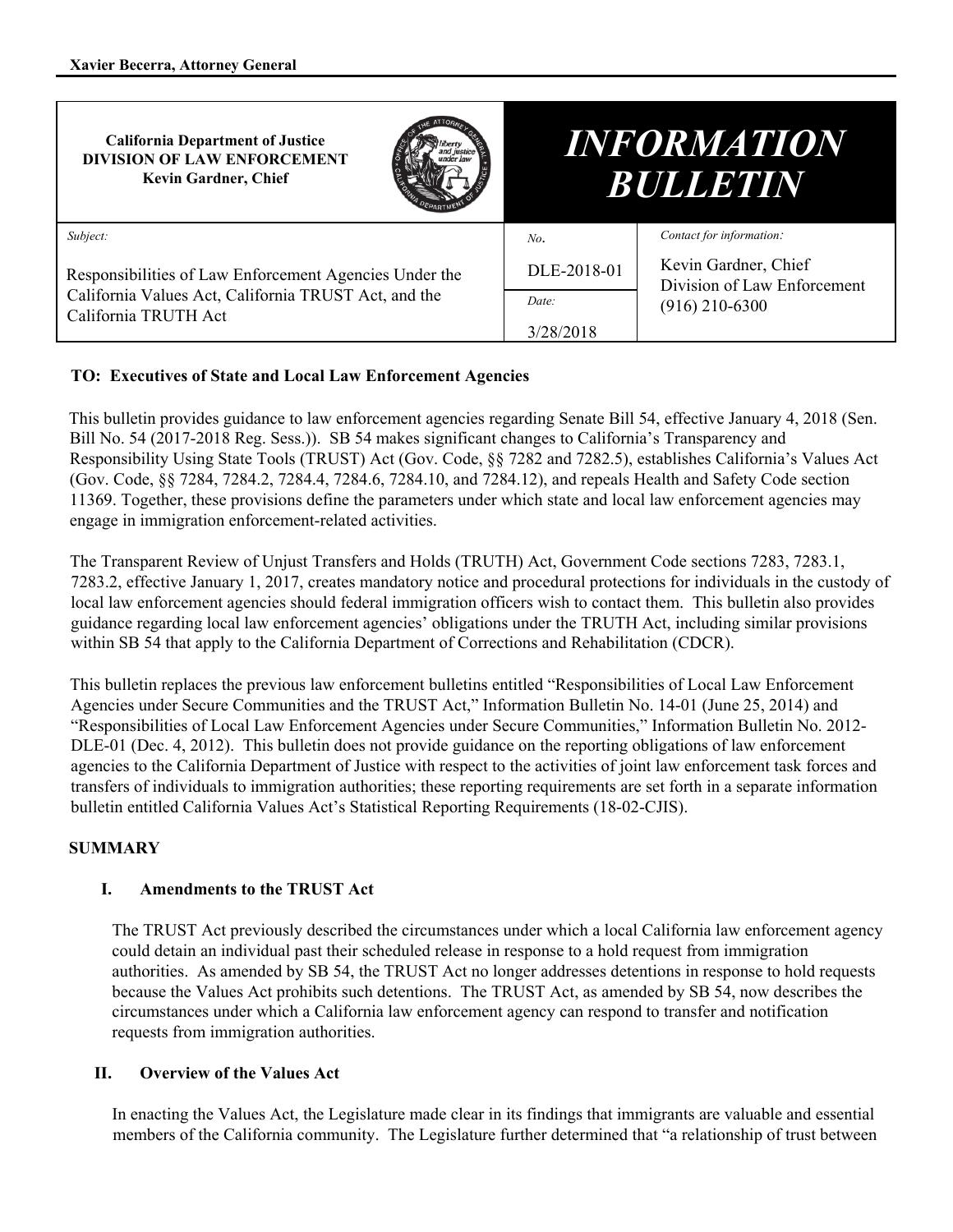California's immigrant community and state and local agencies is central to the public safety of the people of California." (Gov. Code, § 7284.2). Thus, the core purpose of the Values Act is to ensure effective policing and to protect the safety, well-being, and constitutional rights of the people of California. (*Ibid*.)

The Values Act does the following:

- 1. Sets the parameters under which California state and local law enforcement agencies may engage in "immigration enforcement," as defined, and requires certain information about joint law enforcement task forces and transfers of individuals to immigration authorities to be reported to the California Department of Justice.
- 2. Requires the CDCR to provide individuals in its custody with information about their legal rights should federal immigration officers request to make contact with them, similar to the requirements of the TRUTH Act (Gov. Code, § 7283 et seq.), which applies to local law enforcement agencies.
- 3. Requires the Attorney General's Office to issue model policies, to be adopted by public schools, state or locally operated health facilities, courthouses and other enumerated state and local facilities, that limit assistance with immigration enforcement to the fullest extent possible consistent with federal and state law. The Attorney General's Office will further provide guidance to agencies regarding ways to protect privacy and limit the dissemination of information contained in their databases for immigration enforcement purposes, as permitted under federal and state law.

It should be noted that the Values Act defines many terms, some of which may seem familiar to law enforcement officers, but have special meaning within the context of this new law. For example, the Values Act defines "California law enforcement agency" as "a state or local law enforcement agency, including school police or security departments." (Gov. Code, § 7284.4, subd. (a).) This term, however, does not include the CDCR. (*Ibid.*) Therefore, the provisions of Government Code sections 7284.6 and 7284.8 do not apply to the CDCR.

Further, the Values Act defines "immigration enforcement" as "any and all efforts to investigate, enforce, or assist in the investigation or enforcement of any federal civil immigration law, and also includes any and all efforts to investigate, enforce, or assist in the investigation or enforcement of any federal criminal immigration law that penalizes a person's presence in, entry, or reentry to, or employment in, the United States." (Gov. Code, § 7284.4, subd. (f).) And, under the Values Act, a "judicial warrant" means "a warrant based upon probable cause for a violation of *federal criminal immigration* law and issued by a federal judge or a federal magistrate judge that authorizes a law enforcement officer to arrest and take into custody the person who is the subject of the warrant." (Gov. Code, § 7284.4, subd. (i), emphasis added.) While this bulletin points out a few of the relevant definitions, individual agencies should review the law to ensure full understanding of all the key terms in the Values Act.

## **III. The Discretion of California Law Enforcement Agencies to Participate in Immigration-Related Activities is Limited By SB 54 in the Following Ways:**

**1. Prohibits use of resources to investigate, interrogate, detain, detect, or arrest persons for immigration enforcement purposes***,* **including:**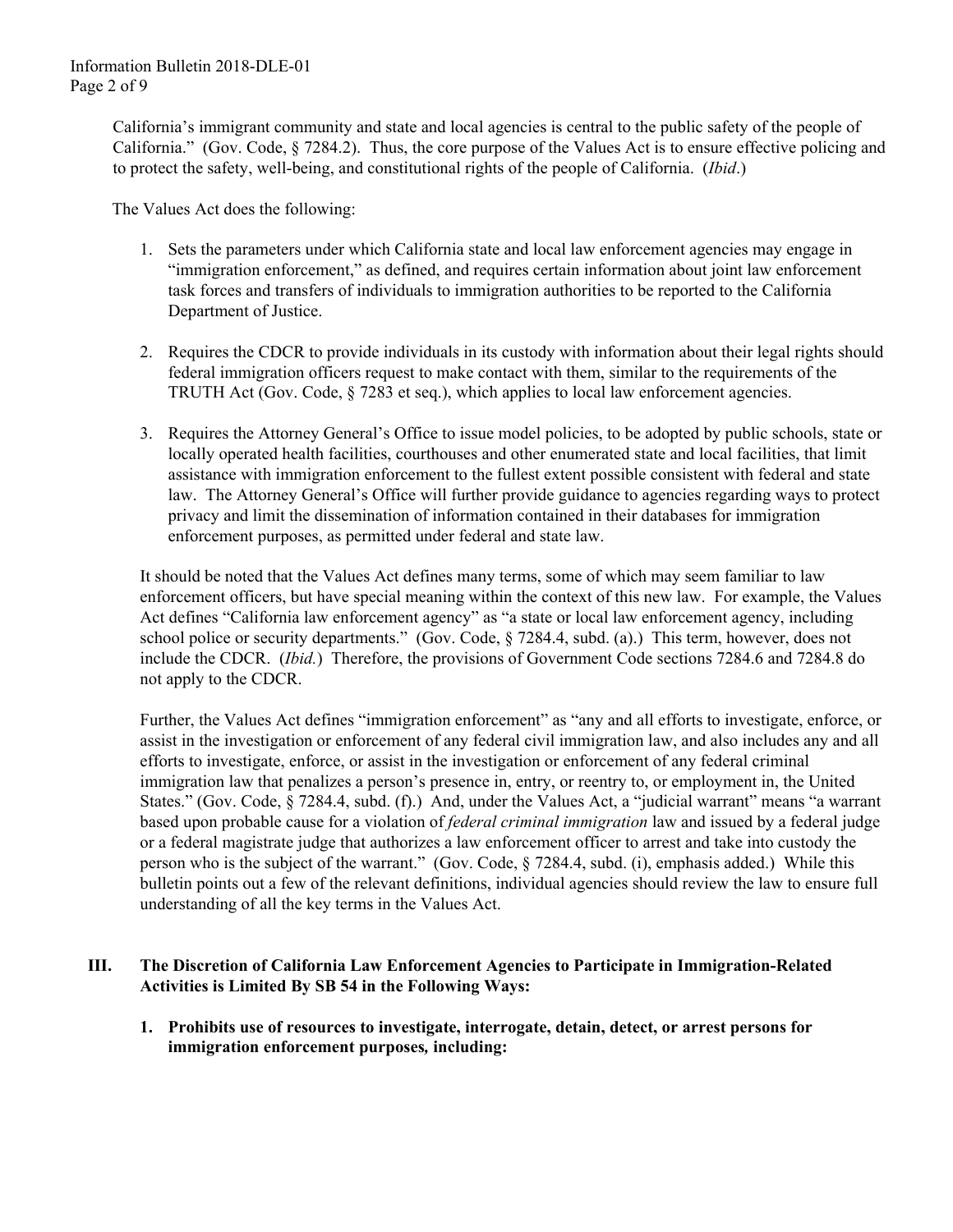$\overline{a}$ 

- a. Inquiring into an individual's immigration status; $<sup>1</sup>$ </sup>
- b. Detain an individual in response to a hold request<sup>2</sup>;
- c. Provide personal information, as defined in Civil Code section 1798.3, including but not limited to home or work addresses, unless this information is "available to the public." For purposes of this prohibition, "personal information" means "any information that is maintained by an agency that identifies or describes an individual, including, but not limited to, his or her name, social security number, physical description, home address, home telephone number, education, financial matters, and medical or employment history. It includes statements made by, or attributed to, the individual." (Civ. Code, § 1798.3, subd. (a).)

Although not expressly defined in the act, the phrase "available to the public" refers to information where a law enforcement agency has a practice or policy of making such information public, such as disclosing the information on its website or if it has a practice or policy of providing the information to individuals in response to specific requests. Law enforcement agencies should, in addition to ensuring compliance with the Values Act, take care to ensure that they comply with applicable state or federal privacy laws.

However, there is an important exception to this limitation on providing personal information: federal law (8 U.S.C. §§ 1373, 1644) prohibits restrictions on the exchange of information regarding a person's citizenship or immigration status, and all California law enforcement agencies should comply with these laws.

- d. Make or intentionally participate in arrests based on "civil immigration warrants," which means any warrant for a violation of federal civil immigration law and includes civil immigration warrants entered in the National Crime Information Center database; and
- e. Assist immigration authorities in immigration enforcement activities at the United States borders, as described in 8 U.S.C. § 1357(a)(3), or performing the functions of an immigration officer whether informally or formally, through an 8 U.S.C. § 1357(g) agreement or any other law, regulation or policy.

 immigration status information with any other federal, state, or local government entity, pursuant to 8 U.S.C. §§ 1373 and <sup>1</sup> This provision does not prohibit inquiries into an individual's immigration status to immigration authorities, or exchanging 1644. (*See* Gov. Code, § 7284.6, subd. (e).)

<sup>&</sup>lt;sup>2</sup> "Hold request" means a request by any immigration authority that a local law enforcement agency maintain custody of an individual currently in its custody beyond the time he or she would otherwise be eligible for release in order to facilitate transfer to an immigration authority. (Gov. Code, §§ 7283, subd. (b); 7284.4, subd. (e).)

<sup>&</sup>quot;Notification request" means a request by any immigration authority that a local law enforcement agency inform an immigration authority of the release date and time in advance of the public of an individual in its custody. (Gov. Code, §§ 7283, subd. (f); 7284.4, subd. (e).)

<sup>&</sup>quot;Transfer request" means a request by any immigration authority that a local law enforcement agency facilitate the transfer of an individual in its custody to an immigration authority. (Gov. Code, §§ 7283, subd. (g); 7284.4, subd. (e).)

 "Immigration authority" means any federal, state, or local officer, employee or person performing immigration enforcement functions. (Gov. Code, § 7284.4, subd. (c).) Hold, notification, and transfer requests include requests issued by U.S. Immigration and Customs Enforcement or U.S. Customs and Border Protection as well as any other immigration authorities. (Gov. Code, § 7284.4, subd. (e).)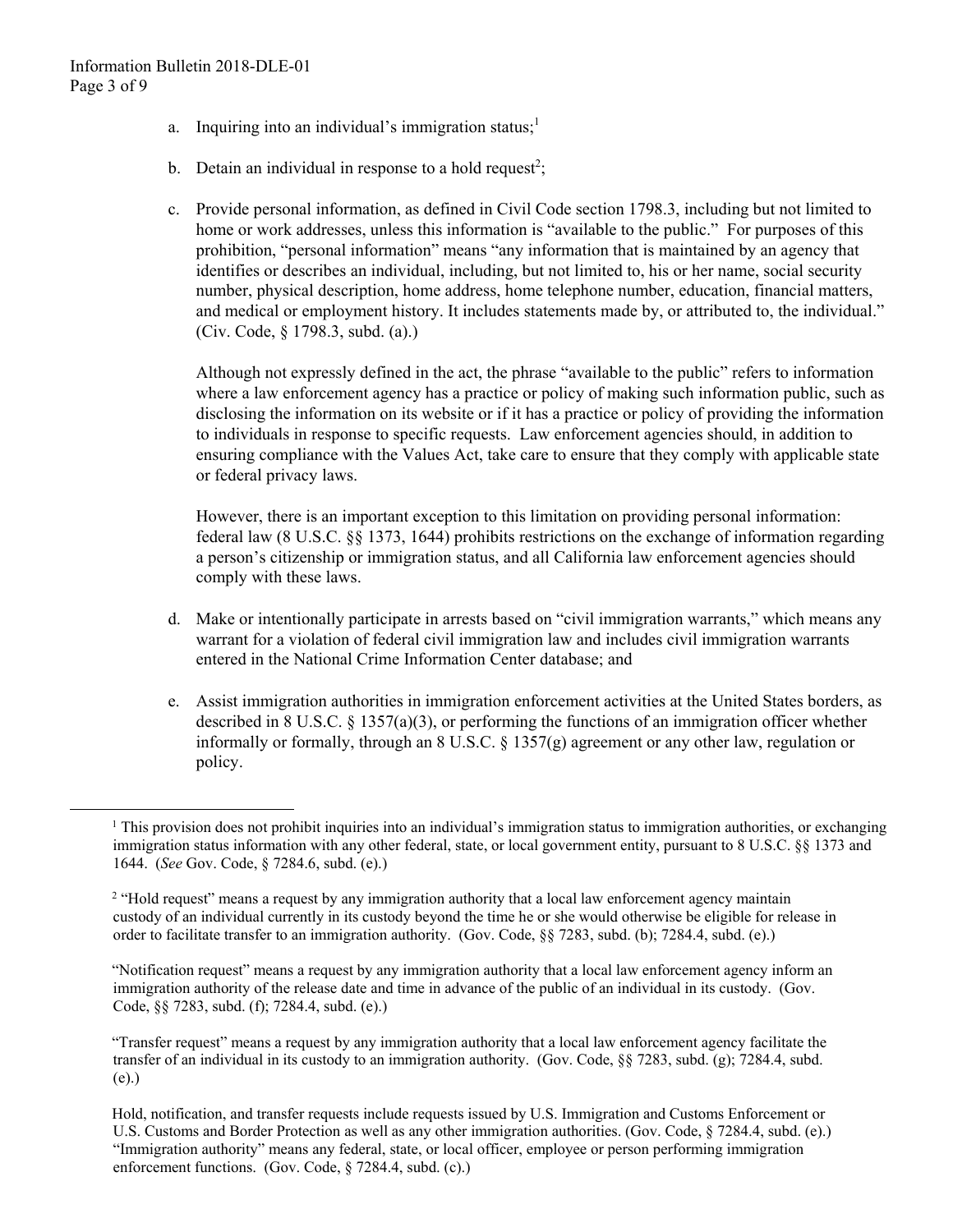### **2. California law enforcement agencies cannot honor transfer and notification requests or provide information regarding a person's release date except in certain circumstances:**

California law enforcement agencies are never *required* to respond to transfer or notification requests - under the Values Act they retain the discretion to decline these requests for any reason. (Gov. Code, § 7282.5, subd. (a).) Thus, law enforcement agencies may honor transfer and notification requests as specified in the Values Act as follows:

- a. **Transfer Requests**: Responding to transfer requests is permitted only if:
	- i. The transfer is authorized by a judicial warrant, as defined by Government Code section 7282.4, subdivision (i), or a judicial probable cause determination, as defined by Government Code section 7282.4, subdivision (h), regarding a violation of federal criminal immigration law;

or

- ii. Where the transfer would not otherwise violate any federal, state, or local law, or local policy, and the individual in custody meets any one of the conditions set forth in the TRUST Act, Government Code section 7282.5, subdivision (a). These qualifying conditions are:
	- 1) The individual has been convicted at any time of a serious or violent felony, as defined in Penal Code section 1192.7, subdivision (c), or Penal Code section 667.5, subdivision (c).
	- 2) The individual has been convicted at any time of a felony that is presently punishable by imprisonment in state prison.
	- 3) The individual was convicted within the past 15 years of a felony listed in Government Code section 7282.5, subdivision (a)(3), or within the past five years of a wobbler (i.e., a crime punishable as either a felony or a misdemeanor) listed in Government Code section 7282.5, subdivision (a)(3).
	- 4) The individual is a current registrant on the California Sex and Arson Registry.
	- 5) The individual has been convicted of certain specified federal aggravated felonies identified in section 101(a)(43)(A)-(P) of the federal Immigration and Nationality Act  $(8 \text{ U.S.C. } \S 1101(a)(43)(A) - (P)).$
	- 6) The United States Department of Homeland Security's Immigration and Customs Enforcement (ICE) identifies the person as the subject of an outstanding federal felony arrest warrant for any federal crime.

Furthermore, if a law enforcement agency does transfer an individual to immigration authorities, Government Code section 7284.6, subdivision  $(c)(2)$  requires the agency to report to the California Department of Justice the number of transfers it makes in a calendar year, as well as the offense that allowed for the transfer. For more information regarding these reporting obligations, please see Information Bulletin 18-02-CJIS (California Values Act's Statistical Reporting Requirements).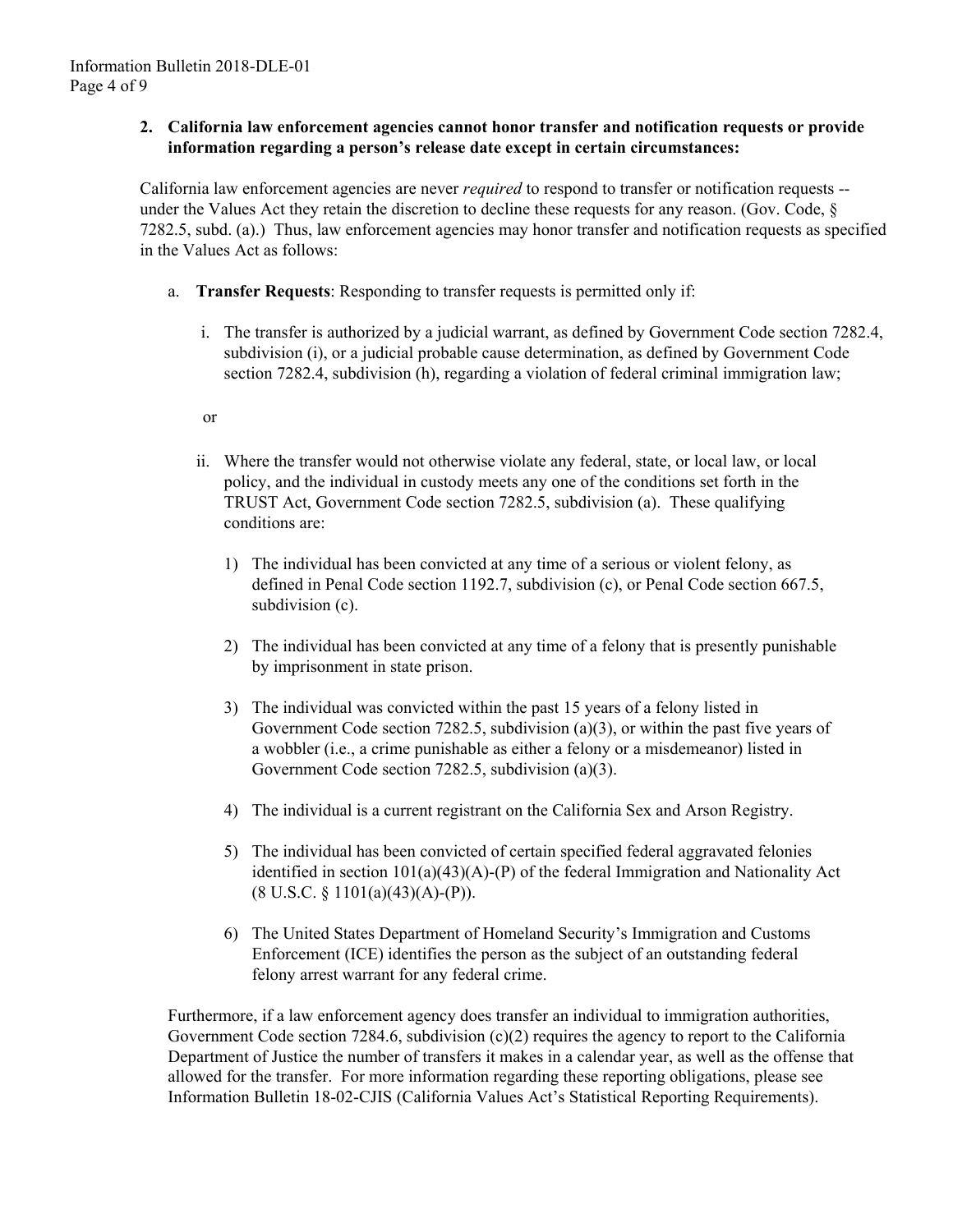- b. **Notification Requests**: Providing information regarding a person's release date or responding to notification requests from immigration authorities by providing an individual's release date or other information is permitted only if:
	- i. The information is available to the public;
	- or
	- ii. The individual is subject to (1) the qualifying conditions in the TRUST Act, Government Code section 7282.5, subdivision (a) described above with respect to transfer requests; or (2) the individual has been arrested and taken before a magistrate judge on the following types of charges, and the magistrate makes a probable cause determination (Pen. Code, § 872) for the charge: (i) a serious or violent felony (Pen. Code,  $\S$ § 1192.7, subd. (c) or 667.5, subd. (c)); or (ii) a felony that is punishable by imprisonment in state prison. (Gov. Code, § 7282.5, subd. (b)).

A conviction for a straight misdemeanor, i.e.*,* a crime that is *presently* punishable *only* as a misdemeanor, is not listed in section 7285, subdivision (a), and therefore is not a valid justification for honoring a transfer or notification request. And misdemeanor convictions for crimes affected by Proposition 47 (2014), the "Safe Neighborhoods and Schools Act," including felony convictions that were reduced to misdemeanors or re-designated as misdemeanors by a court as a result of Proposition 47, cannot serve as the basis for transfers or providing release date information to immigration authorities. (Gov. Code, § 7285.5, subd. (a)(6)). The crimes affected by Proposition 47 include, but are not limited to: simple drug possession for personal use, shoplifting, forgery, writing bad check, petty theft, and receiving stolen property.

Before honoring a transfer or notification request on the basis of a qualifying conviction, California law enforcement agencies should carefully review an individual's Record of Arrests and Prosecutions to determine whether a listed felony conviction was reduced to a misdemeanor, or re-designated as a misdemeanor, by a court under Proposition 47. If so, cooperation with immigration authorities is prohibited, unless there is another valid basis for cooperation (for transfers, a judicial warrant; for notifications, if the information is publicly available).

### **3. Other Restrictions on Immigration Enforcement**

immigration authorities in city or county law enforcement facilities; or (4) enter into a contract, after California law enforcement agencies may not (1) allow officers to be supervised by federal agencies or deputized for immigration enforcement purposes; (2) use immigration authorities as interpreters for law enforcement matters relating to individuals in custody; (3) provide office space exclusively for June 15, 2017, with the federal government to house or detain adult and minor noncitizens in a locked detention facility for purposes of immigration custody; agencies with existing federal contracts cannot renew or modify the contract if doing so would expand the number of contract beds available to detain noncitizens for purposes of civil immigration custody. (Gov. Code, §§ 7310, 7311).

## **IV. If agency policy or local law or policy permit, a California law enforcement agency has discretion, but is not required, to perform the following immigration enforcement activities:**

1. Investigate, enforce, detain persons upon reasonable suspicion of, or arrest, persons for violation of 8 U.S.C. § 1326(a), the federal criminal violation for reentry by a noncitizen after removal, but only if the individual was removed because of an aggravated felony conviction under 8 U.S.C. § 1326(b)(2) and the suspected violation was detected during an unrelated law enforcement activity. This is the one limited circumstance in which the Value Act permits a law enforcement official to exercise their discretion to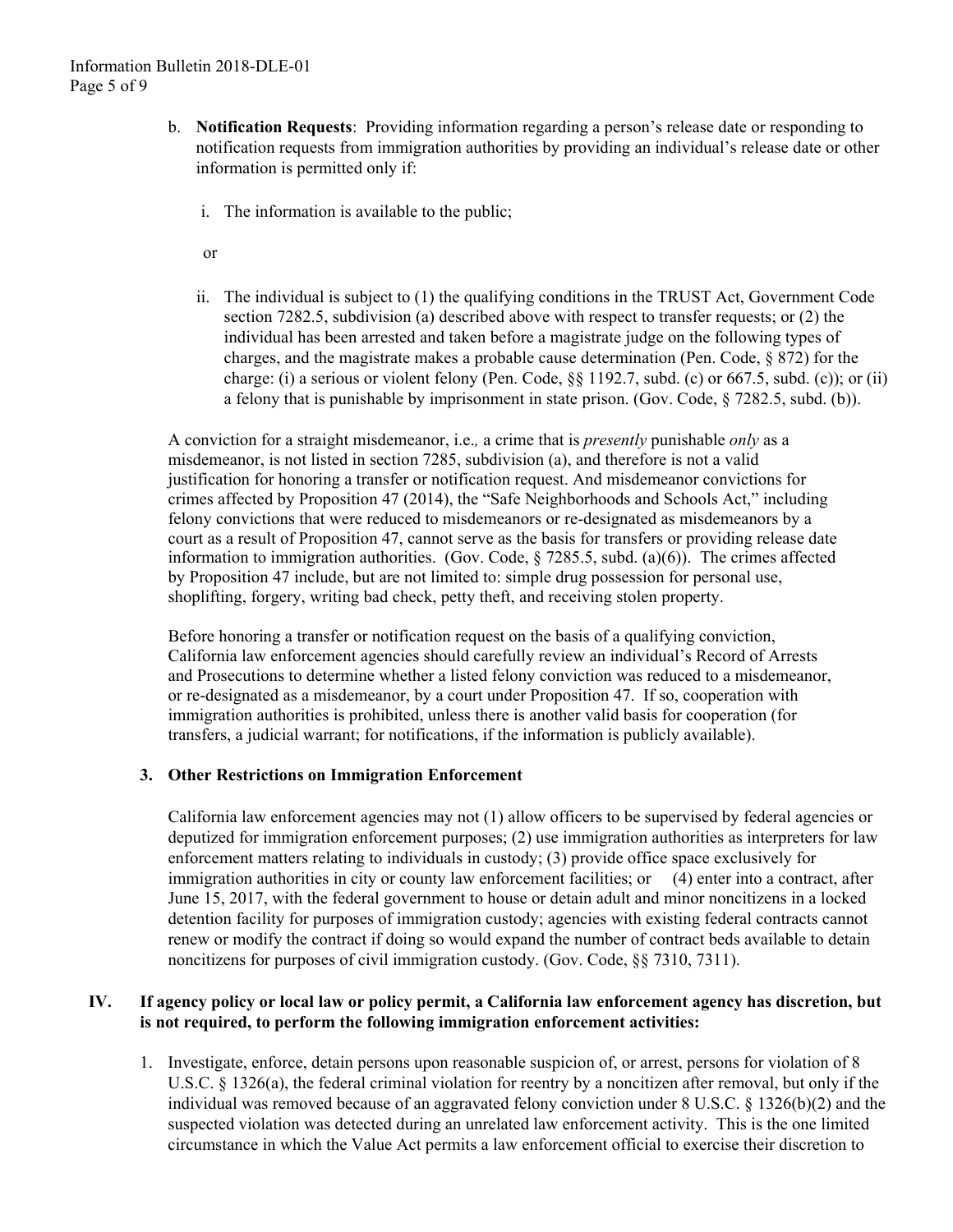$\overline{a}$ 

arrest or assist in the arrest of a person for a *federal immigration law violation*. Transfers of these individuals to immigration authorities are subject to the above restrictions regarding transfers.

- 2. Provide individual criminal history in response to a request from immigration authorities about a specific person's criminal history, including information obtained from CLETs or similar local databases, as long as it is otherwise permitted by state law.
- 3. Participate in a joint law enforcement task force, including the sharing of confidential information with task force participants, if all of the following conditions are met:
	- a. The task force's primary purpose is not immigration enforcement;
	- b. Enforcement or investigative duties are primarily related to violations of state or federal law unrelated to immigration enforcement; and
	- c. The local law or policy that the agency is subject to permits such participation.

Nothing in the Values Act prohibits a California law enforcement agency from asserting its own jurisdiction over criminal law enforcement matters, i.e., engaging in an investigation, detention or arrest for criminal activities based upon California state law, even when its activities may indirectly impact or assist a federal agency that is engaged in immigration enforcement as part of a joint task force or otherwise. (Gov. Code, § 7284.6, subd. (f).) This includes circumstances in which an officer is responding to a call for service involving a violation of a state criminal law or during an immigration enforcement action where the safety of the public or a law enforcement officer, including an immigration enforcement officer, is in danger. In these limited circumstances, a California law enforcement officer may assist any law enforcement official, even if those officials are engaged in immigration enforcement, but only when the California law enforcement officer is enforcing state law. This narrow public safety exception should not be used to avoid the prohibitions in the Values Act on using state resources to conduct immigration enforcement.

Information Bulletin 18-02-CJIS (California Values Act's Statistical Reporting Requirements).<sup>3</sup> If a California law enforcement agency has agreed to dedicate personnel or resources on an ongoing basis to a task force, it must report the information set forth in Government Code section 7284.6 subdivision (c)(1) concerning the activities of the task force to the Department of Justice, as explained in

4. Ask for information necessary to certify potential victims of crime or human trafficking with respect to T-visas and U-visas (8 U.S.C. §§ 1101(a)(15)(T) and  $1101(a)(15)(U)$ ,<sup>4</sup> or to comply with 18 U.S.C. §  $922(d)(5)$ , which prohibits the sale or disposition of firearms or ammunition to a person who law enforcement knows or has reasonable cause to believe is not lawfully present in the United States. California Penal Code sections 679.10 and 679.11 mandate that certifying state and local agencies submit certifications for T- or U-Visa applicants when certain conditions are met. Certifying law enforcement agencies are prohibited from disclosing the immigration status information of a victim or person requesting T- or U-visa certification forms except to comply with federal law or legal process, or if authorized by the victim. For guidance regarding law enforcement agencies' obligations under

<sup>&</sup>lt;sup>3</sup> An "ongoing basis" means more than one interaction with any federal, state, or local LEA on a task force to discuss task force operations. Accordingly, isolated interactions with a federal law enforcement agency are not subject to these reporting requirements because the California LEA did not dedicate personnel or resources to the task force on more than one occasion.

<sup>4</sup> The Victims of Trafficking and Violence Prevention Act (VTVPA) of 2000 is a federal law that, among other things, provides temporary immigration benefits to individuals without immigration status who are victims of specified qualifying crimes including human trafficking. (VTVPA, Pub. L. No. 106-386, 114 Stat. 1464-1548 (2000).)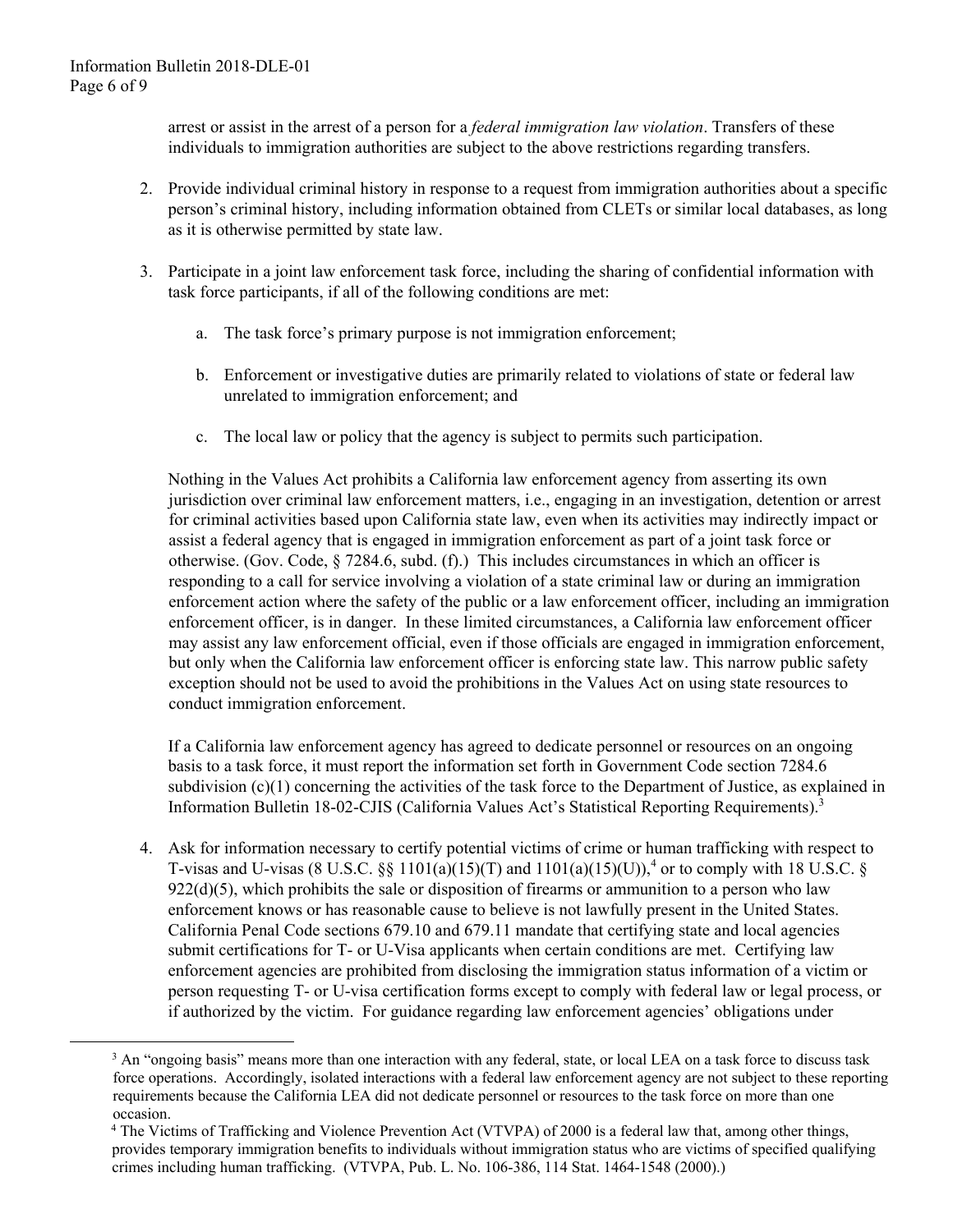California Penal Code section 679.10 with respect to U-Visas, see the Information Bulletin by California Department of Justice Division of Law Enforcement, dated October 28, 2015, available at https://oag.ca.gov/system/files/attachments/press\_releases/dle-2015-04.pdf.

5. Provide ICE with access to interview an individual in custody, if the agency gives the notices required by the TRUTH Act (Gov. Code, § 7283 et seq.). Local law or policy, or agency policy, may be more restrictive than the Values Act. Agencies should determine whether, even if the Values Act permits assistance in immigration enforcement related activities, the agency's policy or local law or policies prohibit such activities. Further, if a particular activity is prohibited by the agency or the agency's jurisdiction, the agency must comply with the more restrictive conditions of the agency or jurisdiction so long as the local law or policy complies with 8 U.S.C. §§ 1373 and 1644, governing restrictions on the exchange of a person's immigration and citizenship status with government officials.

In addition, if officers are working in a school district pursuant to a memorandum of understanding (MOU) between the law enforcement agency and the district, the officer must adhere to the requirements of the MOU, even if that MOU conflicts with agency policy with respect to immigration enforcement matters, so long as the MOU complies with 8 U.S.C. §§ 1373 and 1644.

### **V. Additional Law Enforcement Activity Under the Values Act**

- 1. The Values Act does not prohibit a law enforcement agency from exchanging information regarding a person's immigration status with governmental entities, including immigration authorities, and the Act specifically cites 8 U.S.C. § 1373 and 8 U.S.C. § 1644 as authority for that provision. Under those federal statutes, law enforcement officers must be allowed to:
	- a. Send to, or receive from, federal immigration authorities, information regarding the citizenship or immigration status, whether lawful or unlawful, of any individual;
	- b. Request information from federal immigration authorities regarding any individual's immigration status, whether lawful or unlawful; and
	- c. Maintain or exchange information regarding the immigration status of any individual with other governmental entities.

The Values Act also permits the disclosure of an individual's name for purposes of making or responding to an inquiry about an individual's immigration or citizenship status to other governmental entities.

2. One federal district court in California has ruled on the scope of 8 U.S.C. § 1373 and determined that Section 1373 does not bar *all* restrictions on communications between state and local law enforcement and the federal government, and specifically, does not bar restrictions on the sharing of inmates' release dates. That court determined that Section 1373 "only" prohibits restrictions on the exchange of information regarding a person's citizenship or immigration status. (*Steinle v. City & Cty. of San Francisco* (N.D. Cal. 2017) 230 F. Supp. 3d 994, 1015.) Thus, under the Values Act, the disclosure of all other personal information that does not encompass information regarding a person's citizenship or immigration status, including a person's home and work address, is prohibited from disclosure unless it is publicly available or permitted under Government Code section 7284.6, subdivision (b)(2).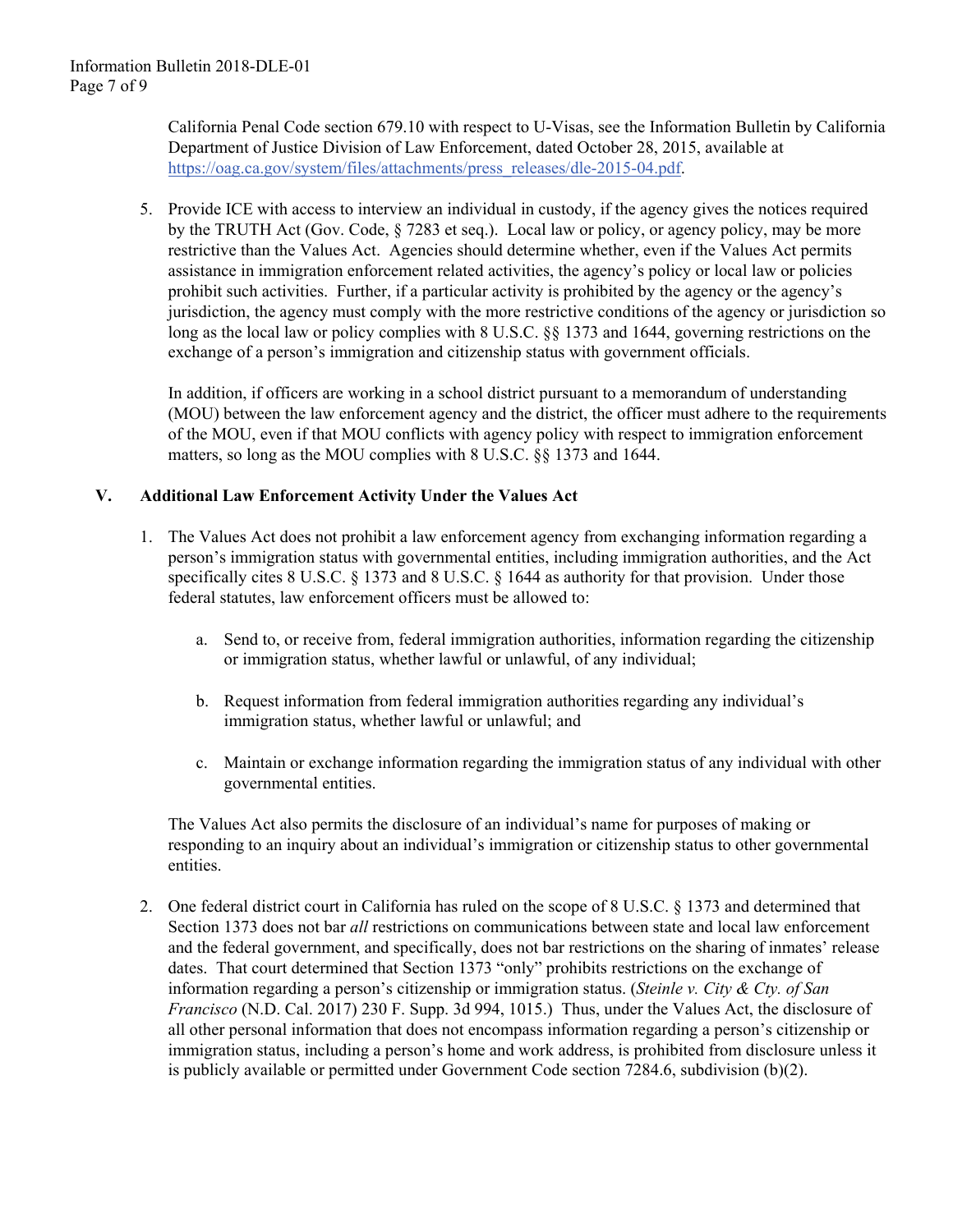$\overline{a}$ 

# **VI. The Requirements of the TRUTH Act**

The TRUTH Act, Government Code sections 7283, 7283.1, 7283.2, provides individuals who are in the custody of local law enforcement agencies with information about their procedural and legal rights should ICE wish to contact them. Specifically, the statute requires:

- 1. Before any interview between ICE and an individual in custody of a local law enforcement agency regarding civil immigration violations, the local law enforcement entity shall provide the individual with a written consent form,<sup>5</sup> that explains all of the following:
	- a. The purpose of the interview;
	- b. That the interview is voluntary; and
	- c. That the individual may decline the interview or may choose to be interviewed with only their attorney present.
- 2. Upon receiving any ICE hold, notification, or transfer request, the local law enforcement agency shall:
	- a. Provide a copy of the request to the individual; and
	- b. Inform the individual whether the law enforcement agency intends to comply with the request. However, with respect to ICE hold requests, the LEA may not hold an individual past the time that he or she normally would be released, as is now required under the Values Act. (Gov. Code,  $\S$  7284.6, subd. (a)(1)(B).)
- 3. If a local law enforcement agency chooses to provide ICE with notification that an individual will be released from custody on a certain date, the local law enforcement agency must promptly provide the same notification in writing to the individual and to his or her attorney or other person designated by the individual being held. (Gov. Code, § 7283.1, subd. (b).)
- 4. All records relating to ICE access provided by local law enforcement agencies, including all communication with ICE, shall be public records for purposes of the California Public Records Act (Chapter 3.5 (commencing with Section 6250)), including the exemptions provided by that Act. The TRUTH Act explicitly provides that personal identifying information may be redacted prior to public disclosure as provided under the California Public Records Act. When responding to such requests, law enforcement agencies should therefore keep in mind California's privacy laws and all applicable exemptions under the California Public Records Act that protect such personal information from disclosure.<sup>6</sup> (Gov. Code, § 7283.1, subd. (c).)
- 5. Beginning January 1, 2018, the local governing body of any county, city, or city and county in which a local law enforcement agency has provided ICE access to an individual during the last

 law enforcement agency at no cost. In keeping with the spirit of the law to advise individuals of their rights, a local law  $<sup>5</sup>$  The local law enforcement agency is required to make the written consent form available in English, Spanish, Chinese,</sup> Tagalog, Vietnamese, and Korean, and any additional languages that meet the county threshold as defined in Health and Safety Code section 128552, subdivision (d), if certified translations in those languages are made available to the local enforcement agency should not pre-populate or presuppose the responses in the consent form.

 provided ICE access, the date ICE access was provided, and whether the ICE access was provided through a hold, transfer, <sup>6</sup> Records relating to ICE access as provided in the TRUTH Act include, but are not limited to, data maintained by the local law enforcement agency regarding the number and demographic characteristics of individuals to whom the agency has or notification request or through other means.